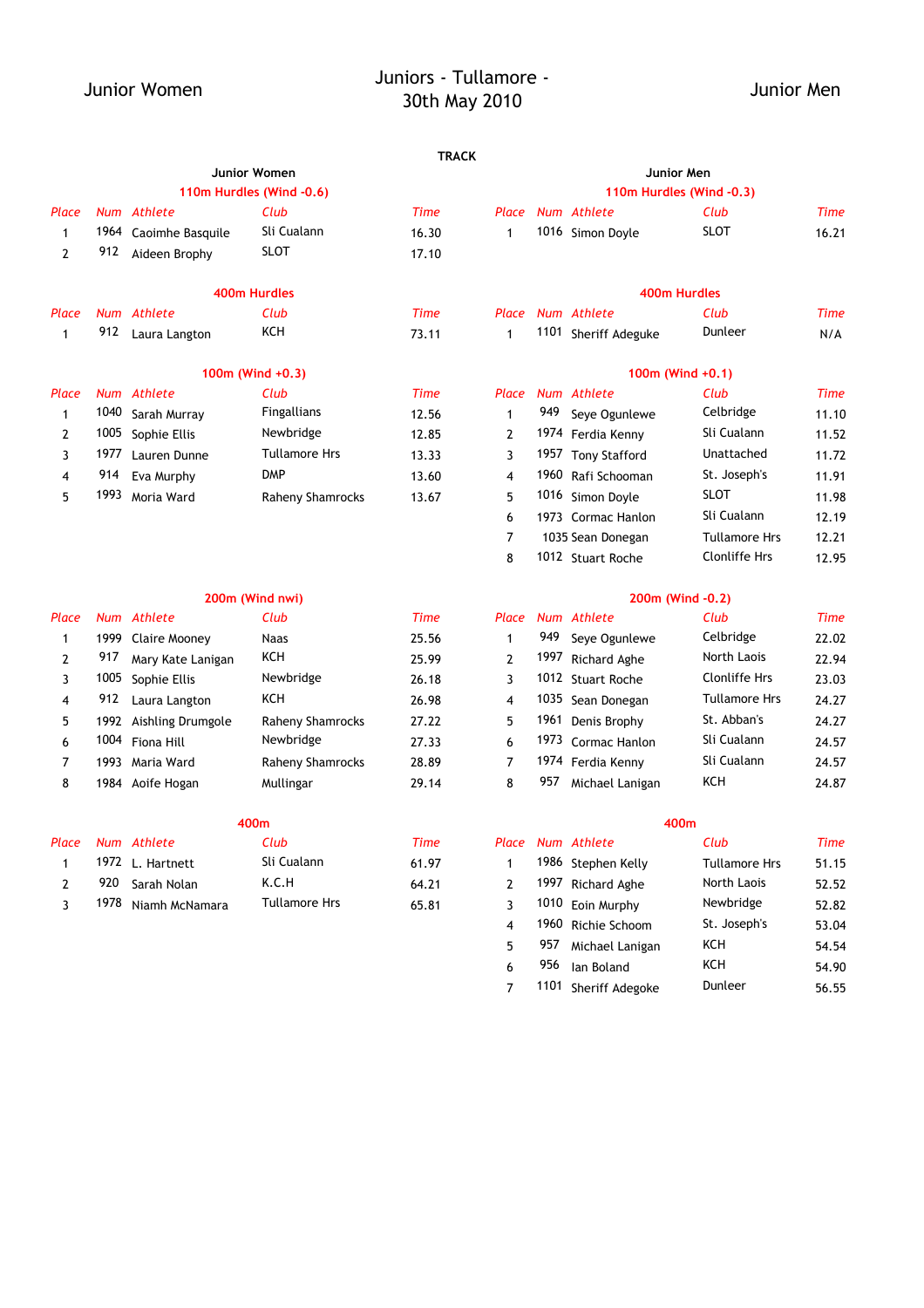# Junior Women Juniors - Tullamore and Separation Contract Solution Solution Solution Mendels<br>30th May 2010

|       | 800m |                    |                         |         |       |  | 800m                 |            |        |  |  |  |  |
|-------|------|--------------------|-------------------------|---------|-------|--|----------------------|------------|--------|--|--|--|--|
| Place |      | Num Athlete        | Club                    | Time    | Place |  | Num Athlete          | Club       | Time   |  |  |  |  |
|       |      | 1006 Rachael Smyth | St. Coca's              | 2.30.66 |       |  | 1013 Michael Dowling | Sli Culann | 1.56.5 |  |  |  |  |
| 2     | 1991 | Chloe Doran        | <b>Raheny Shamrocks</b> | 2.30.82 |       |  |                      |            |        |  |  |  |  |
| 3     | 918  | Orla McPhillips    | KCH                     | 2.31.51 |       |  |                      |            |        |  |  |  |  |
| 4     | 920  | Sarah Nolan        | KCH                     | 2.32.00 |       |  |                      |            |        |  |  |  |  |
| 5.    | 921  | Niamh Tuohy        | KCH                     | 2.32.22 |       |  |                      |            |        |  |  |  |  |
| 6     | 1039 | Aoife O'Connor     | Thomastown              | 2.42.37 |       |  |                      |            |        |  |  |  |  |
|       | 907  | Aoife Butler       | St. Senan's             | 3.05.86 |       |  |                      |            |        |  |  |  |  |
|       |      |                    |                         |         |       |  |                      |            |        |  |  |  |  |

| uce |      | INUIII ALIILELE    | <b>CUU</b>          | 11110        |  | Fluce Nulli Alliele  |            | cup        | ,,,,,,  |
|-----|------|--------------------|---------------------|--------------|--|----------------------|------------|------------|---------|
| 1   |      | 1006 Rachael Smyth | St. Coca's          | 2.30.66      |  | 1013 Michael Dowling |            | Sli Culann | 1.56.51 |
| 2   |      | 1991 Chloe Doran   | Raheny Shamrocks    | 2.30.82      |  |                      |            |            |         |
| 3   | 918  | Orla McPhillips    | KCH                 | 2.31.51      |  |                      |            |            |         |
| 4   | 920  | Sarah Nolan        | KCH                 | 2.32.00      |  |                      |            |            |         |
| 5   | 921  | Niamh Tuohy        | KCH                 | 2.32.22      |  |                      |            |            |         |
| 6   | 1039 | Aoife O'Connor     | Thomastown          | 2.42.37      |  |                      |            |            |         |
| 7   | 907  | Aoife Butler       | St. Senan's         | 3.05.86      |  |                      |            |            |         |
|     |      |                    |                     | <b>TRACK</b> |  |                      |            |            |         |
|     |      |                    | <b>Junior Women</b> |              |  |                      | Junior Men |            |         |
|     |      |                    | 1500m               |              |  |                      | 1500m      |            |         |
|     |      | ace Num Athlete    | Cl <sub>11</sub> h  | Time         |  | Place Num Athlete    |            | Club       | Time    |

964 Conor Shovlin St Killian's 4.25.36

|       | 1500m |                     |             |         |  | 1500m |                        |                      |         |  |  |
|-------|-------|---------------------|-------------|---------|--|-------|------------------------|----------------------|---------|--|--|
| Place |       | Num Athlete         | Club        | Time    |  |       | Place Num Athlete      | Club                 | Time    |  |  |
|       |       | 1006 R. Smyth       | St. Coca's  | 5.28.00 |  | 962   | Liam Brady             | <b>Tullamore Hrs</b> | 4.13.73 |  |  |
|       |       | 1985 Bronagh Kearns | St. Senan's | 5.32.88 |  |       | 1009 Daragh Fitzgibbon | St Coca's            | 4.19.93 |  |  |
|       | 922   | Jenny Higgins       | St Paul's   | 5.53.27 |  |       | 1963 Stephen Lawlor    | St. Abban's          | 4.20.47 |  |  |
|       |       |                     |             |         |  |       | 963 Conor Rochford     | St Senan's           | 4.24.41 |  |  |

| 3000m |                   |             |          |  | 5000m |                   |              |          |  |  |
|-------|-------------------|-------------|----------|--|-------|-------------------|--------------|----------|--|--|
|       | Place Num Athlete | Club        | Time     |  |       | Place Num Athlete | Club         | Time     |  |  |
| 909   | Shauna Power      | St Joseph's | 15.34.40 |  | 963   | Conor Rochford    | St Senan's   | 16.58.13 |  |  |
|       |                   |             |          |  | 964   | Conor Shovlin     | St Killian's | 19.52.48 |  |  |

5

|  |                     | <b>Steeplechase</b> |          |
|--|---------------------|---------------------|----------|
|  | Place Num Athlete   | Club                | Time     |
|  | 1970 Aoife O'Connor | Thomastown          | 13.26.90 |
|  |                     | <b>3000m Walk</b>   |          |

| Place         |     | Num Athlete       | Club        | Time     |
|---------------|-----|-------------------|-------------|----------|
| $\mathbf{1}$  |     | 1007 Sarah Bourke | St. Coca's  | 17.55.80 |
| $\mathcal{P}$ | 909 | Shauna Power      | St Joseph's | 18.47.26 |
| 3             | 906 | Aoife Sheehy      | Celbridge   | 18.57.05 |
| 4             | 907 | Aoife Butler      | St Senan's  | 20.19.03 |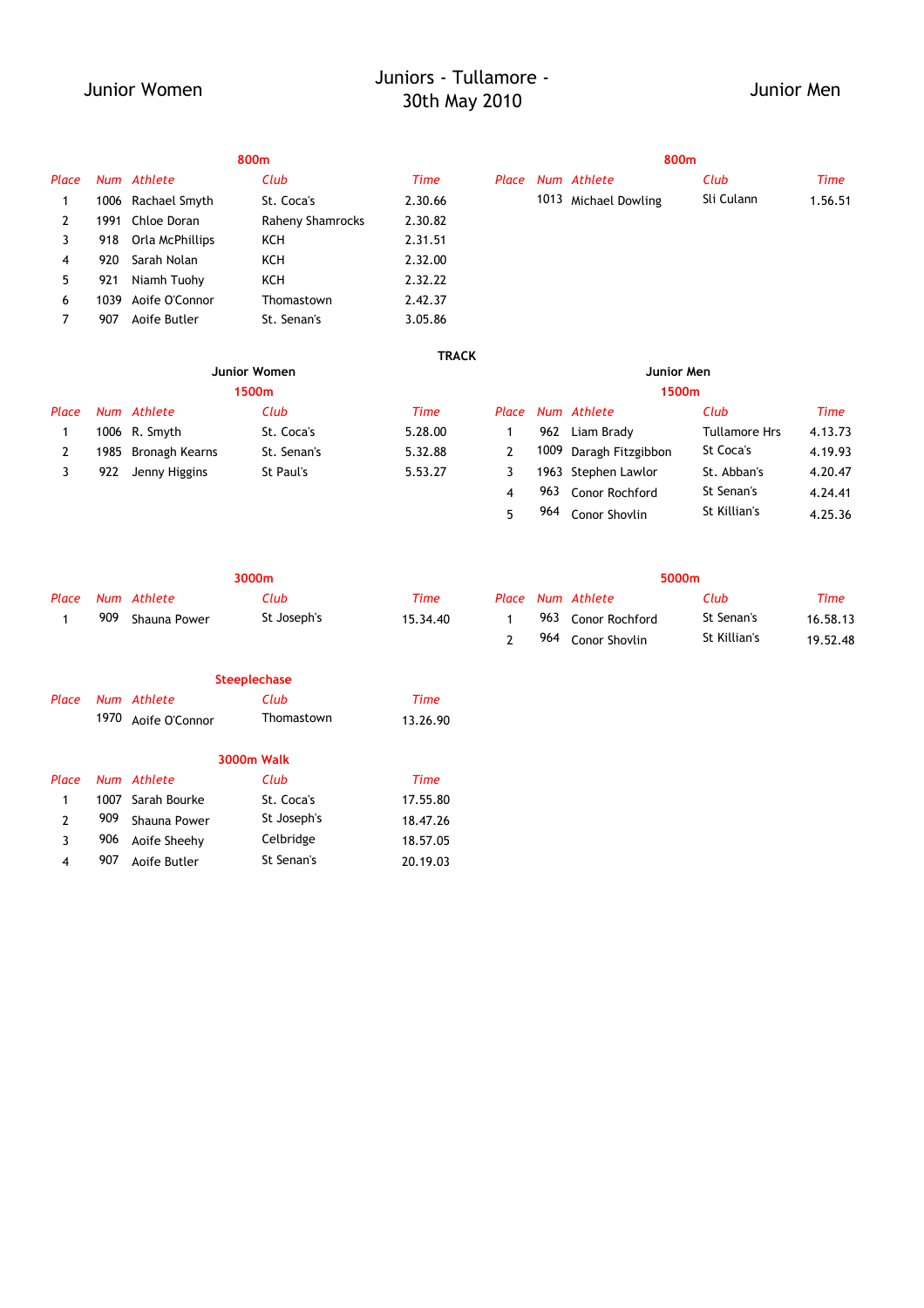# Junior Women Juniors - Tullamore - 30th May 2010 Junior Men

### **FIELD**

|       |     |                     | Junior Women           |                 |                |      | Junior Men             |             |                 |
|-------|-----|---------------------|------------------------|-----------------|----------------|------|------------------------|-------------|-----------------|
|       |     |                     | Long Jump (Wind nwi)   |                 |                |      | Long Jump (Wind nwi)   |             |                 |
| Place |     | Num Athlete         | Club                   | <b>Distance</b> | Place          |      | Num Athlete            | Club        | <b>Distance</b> |
|       | 924 | Catriona Corcoran   | <b>Bree</b>            | 4.92            | 1              |      | 1016 Simon Doyle       | <b>SLOT</b> | 6.25            |
|       |     |                     |                        |                 | 2              |      | 1957 Tony Stafford     | Unattached  | 6.07            |
|       |     |                     |                        |                 | 3              |      | 1974 Ferdia Kenny      | Sli Cualann | 6.04            |
|       |     |                     |                        |                 | 4              | 969  | Robert Whelan          | Navan       | 5.95            |
|       |     |                     |                        |                 | 5              | 1987 | <b>Pat Holames</b>     | <b>SLOT</b> | 5.69            |
|       |     |                     |                        |                 | 6              | 1961 | Denis Brophy           | St Abbban's | 5.26            |
|       |     |                     |                        |                 | $\overline{7}$ | 953  | Christopher Higgins    | Na Fianna   | 5.07            |
|       |     |                     | Triple Jump (Wind nwi) |                 |                |      | Triple Jump (Wind nwi) |             |                 |
| Place |     | Num Athlete         | Club                   | <b>Distance</b> | Place          |      | Num Athlete            | Club        | <b>Distance</b> |
| 1     |     | 1004 Fiona Hill     | Newbridge              | 11.45           | 1              | 1958 | <b>Jack Saunders</b>   | St Joseph's | 12.30           |
| 2     |     | Sarah Buggy         | St Abban's             | 11.18           | 2              | 970  | Conor Daly             | St Abban's  | 12.22           |
| 3     | 924 | Catriona Corcoran   | <b>Bree</b>            | 9.22            | 3              | 969  | Robert Whekan          | Navan       | 11.51           |
| 4     | 926 | Emma Fenlon         | St. Jospeh's           | 9.15            |                |      |                        |             |                 |
|       |     |                     | <b>Javelin</b>         |                 |                |      | <b>Javelin</b>         |             |                 |
| Place |     | Num Athlete         | Club                   | <b>Distance</b> | Place          |      | Num Athlete            | Club        | <b>Distance</b> |
| 1     |     | 1966 Rachael Bolger | Sli Cualann            | 33.44           | 1              | 981  | Barry Kirwan           | Navan       | 49.98           |

2 935 Emma Daly St. Abban's 26.36 2 980 Rory Kirwan Dunleer 46.18 3 DMP 24.44 3 979 Newport 37.75 Clara McGuiness Dara Ryan 4 936 19.29 4 953 Christopher Higgins 34.94 Emma Fenlon St. Joeseph's Na Fianna

> 5 972 Shane Aston Trim 28.34 6 973 Andrew Lynam Trim 26.06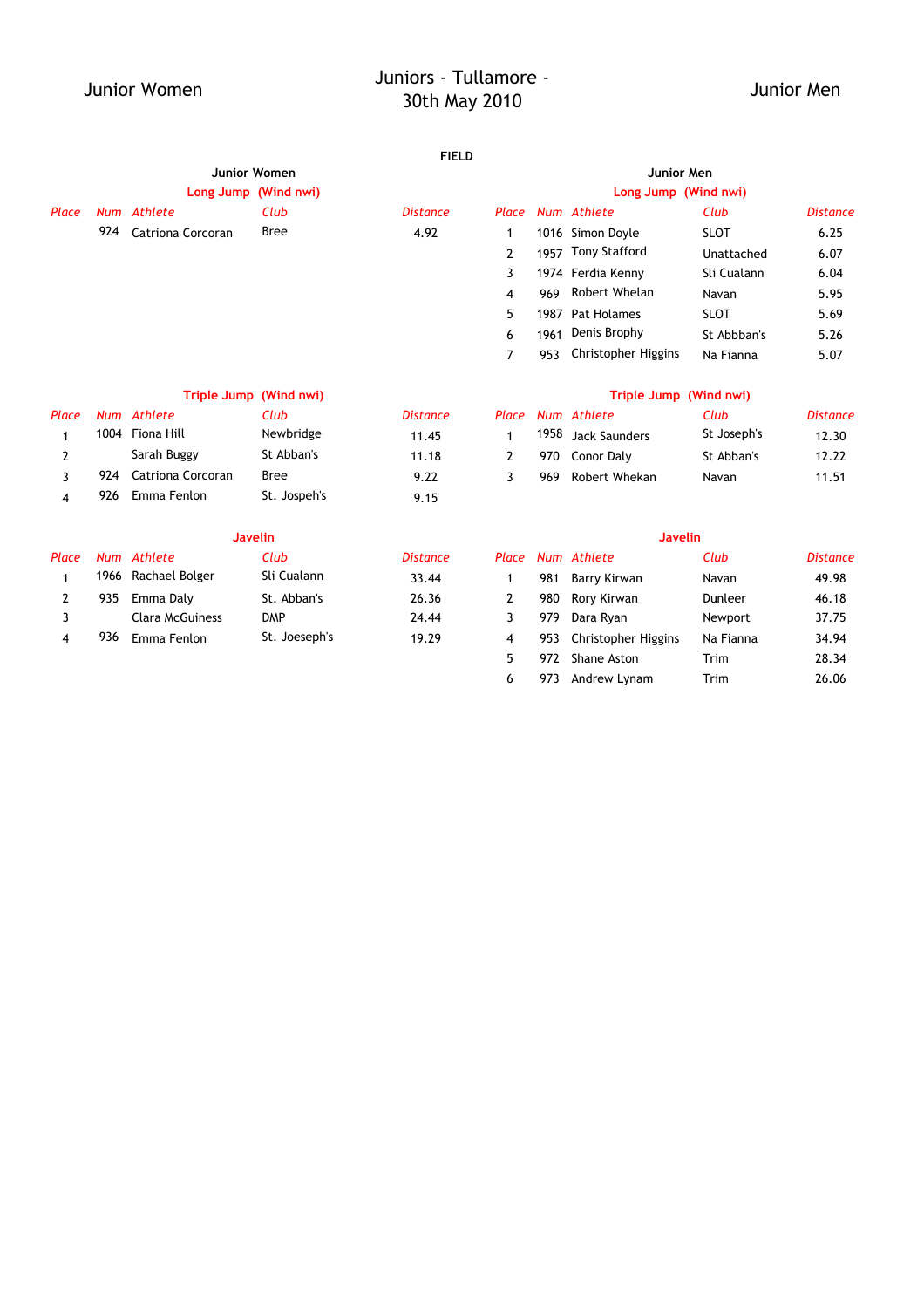# Junior Women Juniors - Tullamore - 30th May 2010 Junior Men

### **TRACK**

|       |     |                       | JUIN MUNICIP |        | JUIIVI MUIL |     |                    |             |        |  |
|-------|-----|-----------------------|--------------|--------|-------------|-----|--------------------|-------------|--------|--|
|       |     |                       | High Jump    |        |             |     |                    | High Jump   |        |  |
| Place | Num | Athlete               | Club         | Height | Place       |     | Num Athlete        | Club        | Height |  |
|       | 917 | Mary Kate Lanigan     | KCH          | 1.65   |             | 970 | Conor Daly         | St Abbbans  | 1.75   |  |
|       |     | 1964 Caoimhe Basquile | Sli Cualann  | 1.65   |             | 954 | Harry Ardiff       | Na Fianna   | 1.50   |  |
|       | 925 | Emily Rogers          | St Peter's   | 1.60   |             | 972 | Shane Aston        | Trim        | 1.45   |  |
|       | 924 | Catriona Corcoran     | <b>Bree</b>  | 1.40   |             |     | 1973 Cormac Hanlon | Sli Cualann | 1.45   |  |

| Place | Num | Athlete               | Club                 | <b>Distance</b> | Place |      | Num Athlete        | Club                 | Distance |
|-------|-----|-----------------------|----------------------|-----------------|-------|------|--------------------|----------------------|----------|
|       | 934 | Shauna Daly           | St Abbans            | 10.79           |       | 1982 | Darragh Harte      | <b>Tullamore Hrs</b> | 13.11    |
|       | 940 | Ciara Fogarty         | <b>Mullingar Hrs</b> | 10.16           |       | 980  | Rory Kirwan        | Dunleer              | 11.45    |
|       | 933 | <b>Frances Rogers</b> | St Peter's           | 9.99            |       | 995  | Michael Kenny      | Kildare              | 9.41     |
| 4     | 930 | Clara McGuinness      | <b>DMP</b>           | 9.81            | 4     |      | 1102 Peter Adenivi | Dunleer              | 8.92     |
| 5     | 936 | Emma Fenlon           | St Joseph's          | 9.11            |       |      |                    |                      |          |
| 6     | 909 | Shauna Power          | St Joseph's          | 7.61            |       |      |                    |                      |          |
|       | 931 | Kelly Cunningham      | Tullamore Hrs        | 7.44            |       |      |                    |                      |          |
| 8     | 927 | Hannah Murphy         | Celbridge            | 6.85            |       |      |                    |                      |          |

| Place |     | Num Athlete           | Club                 | <b>Distance</b> | Place |      | Num Athlete    | Club                 | <b>Distance</b> |
|-------|-----|-----------------------|----------------------|-----------------|-------|------|----------------|----------------------|-----------------|
|       | 932 | Emma Owens            | St Paul's            | 33.14           |       | 1982 | Darragh Hanlon | <b>Tullamore Hrs</b> | 42.52           |
|       | 934 | Shauna Daly           | St Abban's           | 28.62           |       | 995  | Michael Kenny  | Kildare              | 33.63           |
|       | 931 | Kelly Cunningham      | <b>Tullamore Hrs</b> | 28.12           |       |      |                |                      |                 |
| 4     | 935 | Emma Daly             | St Abban's           | 27.73           |       |      |                |                      |                 |
| 5.    | 909 | Shauna Power          | St Joseph's          | 22.62           |       |      |                |                      |                 |
| 6     | 933 | <b>Frances Rogers</b> | St Peter's           | 22.39           |       |      |                |                      |                 |
|       | 936 | Emma Fenlon           | St Joseph's          | 19.70           |       |      |                |                      |                 |
| 8     | 927 | Hannah Murphy         | Celbridge            | 13.64           |       |      |                |                      |                 |

| Place |     | Num Athlete         | Club         | <b>Distance</b> | Place |     | Num Athlete          | Club             | Distance |
|-------|-----|---------------------|--------------|-----------------|-------|-----|----------------------|------------------|----------|
|       | 928 | Charlotte O Farrell | <b>DMP</b>   | 45.59           |       | 974 | Tom Furlong          | <b>DMP</b>       | 58.40    |
|       | 979 | Christina Furlong   | <b>DMP</b>   | 43.49           |       |     | 1034 Kieran Donnelly | <b>Crusaders</b> | 50.90    |
|       |     | Grainne Maggan      | Fr. Murphy's | 38.66           |       | 973 | Andrew Lynam         | Trim             | 36.00    |
|       |     | Karen Monaghan      | Fr. Murphy's | 33.95           |       |     |                      |                  |          |
|       | 927 | Hannah Murphy       | Celbridge    | 17.11           |       |     |                      |                  |          |
|       | (G) | Cara Kennedy        |              | 42.71           |       |     |                      |                  |          |

# **Junior Women Junior Men High Jump High Jump** 3 972 Shane Aston Trim 1.45

# **Shot Shot**

| Club          | <i>Distance</i> |     | Place Num Athlete  | Club                 | <b>Distance</b> |
|---------------|-----------------|-----|--------------------|----------------------|-----------------|
| St Abbans     | 10.79           |     | 1982 Darragh Harte | <b>Tullamore Hrs</b> | 13.11           |
| Mullingar Hrs | 10.16           | 980 | Rory Kirwan        | Dunleer              | 11.45           |
| St Peter's    | 9.99            |     | 995 Michael Kenny  | Kildare              | 9.41            |
| <b>DMP</b>    | 9.81            |     | 1102 Peter Adeniyi | Dunleer              | 8.92            |
|               |                 |     |                    |                      |                 |

# **Discus Discus** 2 934 Shauna Daly 28.62 2 995 Michael Kenny Kildare 33.63

# **Hammer Hammer**

|     | Num Athlete             | Club         | <i>Distance</i> |  | Place Num Athlete    | Club       | <b>Distance</b> |
|-----|-------------------------|--------------|-----------------|--|----------------------|------------|-----------------|
|     | 928 Charlotte O Farrell | <b>DMP</b>   | 45.59           |  | 974 Tom Furlong      | <b>DMP</b> | 58.40           |
| 929 | Christina Furlong       | <b>DMP</b>   | 43.49           |  | 1034 Kieran Donnelly | Crusaders  | 50.90           |
|     | Grainne Maggan          | Fr. Murphy's | 38.66           |  | 973 Andrew Lynam     | Trim       | 36.00           |

### **Pole Vault**

|  | Place Num Athlete  | Club     | Height |
|--|--------------------|----------|--------|
|  | 1965 Keith Doherty | Dunboyne | 3.70   |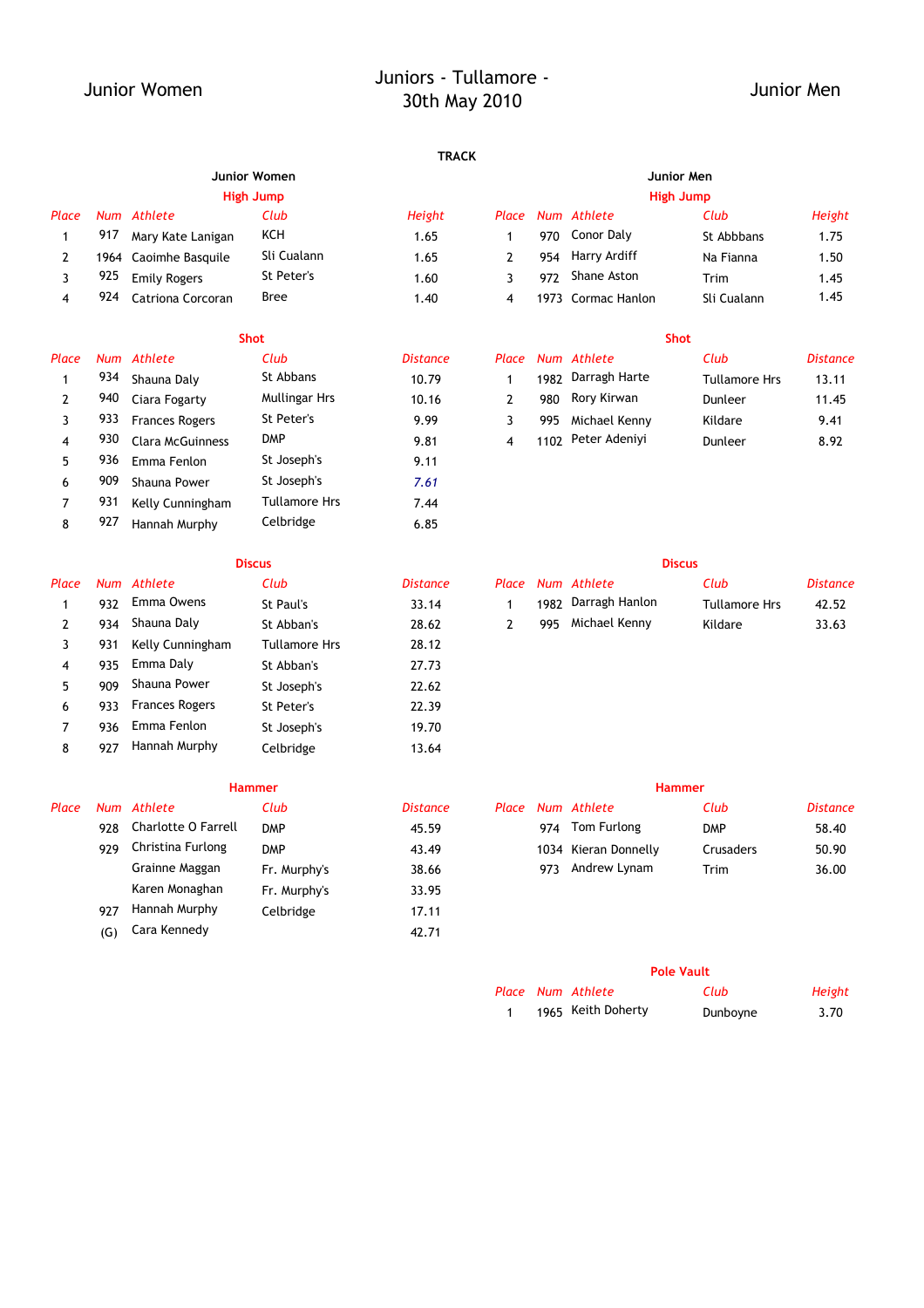# U23 Women U23 - Tullamore - U23 Vomen U23 - Tullamore - U23 - Tullamore -23 - Tuttambre -<br>30th May 2010

|                |      |                    |                          |             | <b>TRACK</b>            |      |                       |                          |             |
|----------------|------|--------------------|--------------------------|-------------|-------------------------|------|-----------------------|--------------------------|-------------|
|                |      |                    | U23 Women                |             |                         |      |                       | U23 Men                  |             |
|                |      |                    | 110m Hurdles (Wind -0.6) |             |                         |      |                       | 110m Hurdles (Wind -0.3) |             |
| Place          |      | Num Athlete        | Club                     | <b>Time</b> | Place                   |      | Num Athlete           | Club                     | <b>Time</b> |
| $\mathbf{1}$   | 1988 | Sandra Lawler      | Celbridge                | 15.29       | $\mathbf{1}$            |      | 1959 Paul Byrne       | St. Abban's              | 16.17       |
|                | 941  | Sarah Finnegan     | Craughwell (G)           | 18.51       |                         |      |                       |                          |             |
|                |      |                    | 400m Hurdles             |             |                         |      |                       | 400m Hurdles             |             |
| Place          |      | Num Athlete        | Club                     | <b>Time</b> |                         |      | Place Num Athlete     | Club                     | <b>Time</b> |
|                |      |                    | 100m (Wind -0.6)         |             |                         |      |                       | 100m (Wind -0.2)         |             |
| Place          |      | Num Athlete        | Club                     | <b>Time</b> | Place                   |      | Num Athlete           | Club                     | <b>Time</b> |
| $\mathbf{1}$   | 944  | Denise Wickham     | St. Paul's               | 13.38       | $\mathbf{1}$            | 1038 | Jonathan Holmes       | K.C.H                    | 10.86       |
| $\overline{2}$ | 943  | Sophie Kennedy     | Navan                    | 13.89       | $\overline{2}$          |      | 1983 Stephen Colbert  | Crusaders                | 11.03       |
| $\overline{3}$ | 942  | Susan Giblin       | Raheny Shamrocks         | 14.03       | 3                       |      | 1036 Patrick Phelan   | <b>DSD</b>               | 11.09       |
|                |      |                    |                          |             | $\overline{\mathbf{4}}$ | 988  | Eoin Muldowney        | Castlecomer              | 11.35       |
|                |      |                    |                          |             | 5                       | 991  | Joey Monaghan         | Navan                    | 11.58       |
|                |      |                    |                          |             | 6                       |      | 1996 Alan Whelan      | <b>Tullamore Hrs</b>     | 11.58       |
|                |      |                    |                          |             | $\overline{7}$          | 990  | <b>Niall Matthews</b> | Navan                    | 11.75       |
|                |      |                    |                          |             |                         | 983  | Laurence O'Reilly     | <b>Tullamore Hrs</b>     |             |
|                |      |                    | 200m (Wind nwi)          |             |                         |      |                       | 200m (Wind -0.6)         |             |
| Place          |      | Num Athlete        | Club                     | <b>Time</b> | Place                   |      | Num Athlete           | Club                     | <b>Time</b> |
| $\mathbf{1}$   | 1990 | Susan Scallan      | Raheny Shamrocks         | 27.06       | $\mathbf{1}$            | 968  | Neil Dunne            | Star of the Sea          | 22.67       |
| $\overline{2}$ | 944  | Denise Wickham     | St. Paul's               | 28.58       | $\mathbf{1}$            | 988  | Eoin Muldowney        | Castlecomer              | 22.67       |
| 3              | 943  | Sophie Kennedy     | Navan                    | 28.97       | 3                       | 1994 | Eoin Mulhall          | Naas                     | 23.01       |
|                |      |                    |                          |             | 4                       | 1989 | Michael Hynes         | Raheny Shamrocks         | 23.18       |
|                |      |                    |                          |             | 5                       | 991  | Joey Monaghan         | Navan                    | 23.34       |
|                |      |                    |                          |             | 6                       | 1996 | Alan Whelan           | <b>Tullamore Hrs</b>     | 23.38       |
|                |      |                    |                          |             | $\overline{7}$          | 983  | Laurence O'Reilly     | <b>Tullamore Hrs</b>     | 23.59       |
|                |      |                    |                          |             |                         |      | 1983 Stephen Colbert  | Crusaders                | <b>DNF</b>  |
|                |      |                    | 400 <sub>m</sub>         |             |                         |      |                       | 400 <sub>m</sub>         |             |
| Place          |      | Num Athlete        | Club                     | <b>Time</b> |                         |      | Place Num Athlete     | Club                     | <b>Time</b> |
| $\mathbf{1}$   |      | 1990 Susan Scallan | Raheny Shamrocks         | 59.50       |                         |      |                       |                          |             |
|                |      |                    | 800m                     |             |                         |      |                       | 800m                     |             |
| Place          |      | Num Athlete        | Club                     | <b>Time</b> |                         |      | Place Num Athlete     | Club                     | <b>Time</b> |
|                |      |                    |                          |             | $\mathbf{1}$            |      | 1975 Richard Owens    | Sli Cualann              | 1.58.33     |

2 1037 Joe Breen SBR 2.05.64